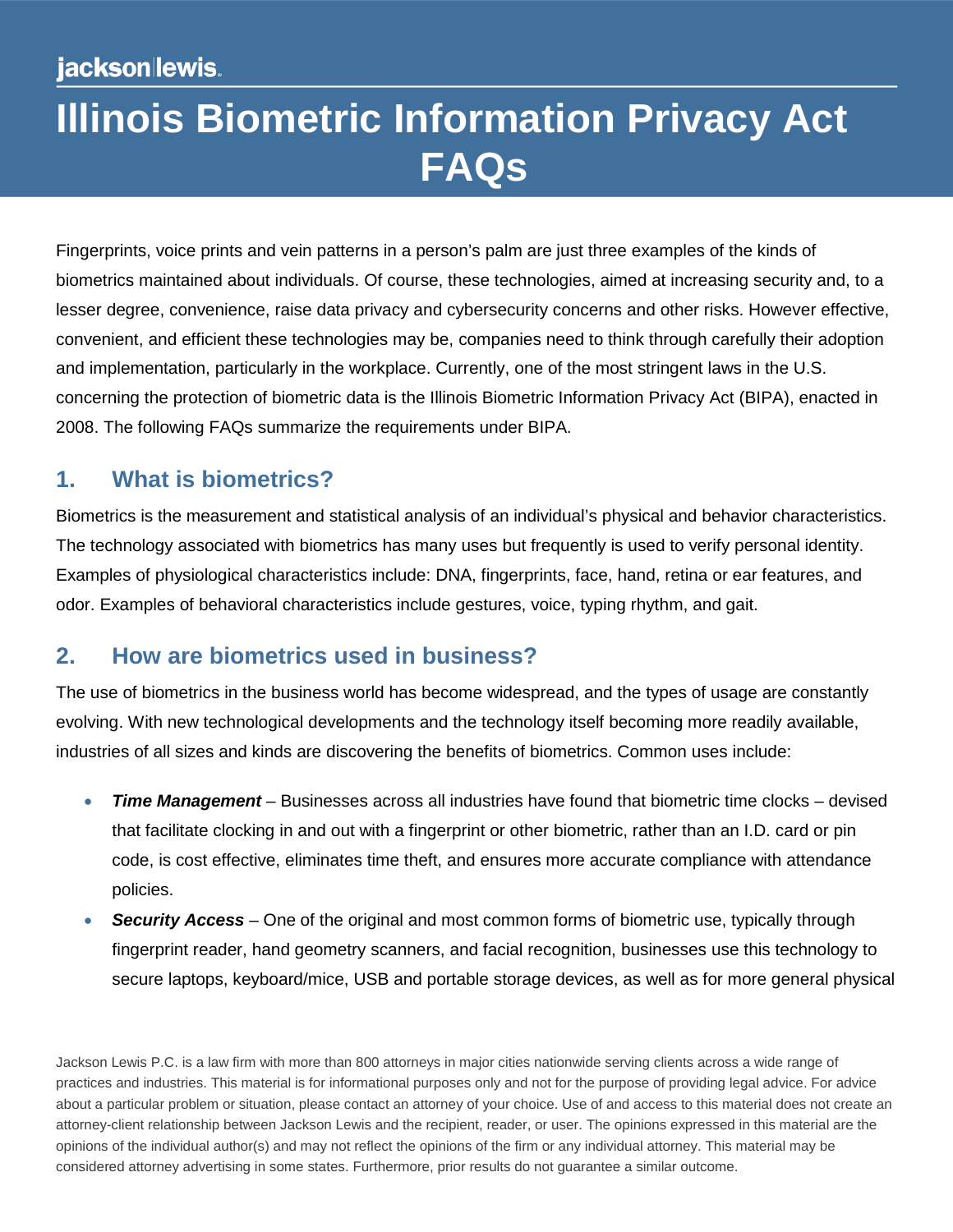security (access to buildings and spaces within). Iris and retina scanners are more expensive, and generally only justify use in locations that require a high security clearance.

- *Safety* As regulations and internal policies are added to increase employee safety, biometrics allows employers to complete a profile for each employee – a "one-stop shop" for keeping up-to-date with training, certification, use of company information, and issuing credentials.
- *Health Plans* Biometrics assists health plans in establishing effective wellness programs. Biometric screening of an enrolled population allows data to be aggregated providing a complete risk profile for each individual. Some plans also measure biometric data of individuals to assess their health risks and provide incentives for changing behaviors that could lower those risks.

# **3. Does collecting biometric information subject my organization to violation of Illinois law requirements?**

The Biometric Information Privacy Act, 740 ILCS 14 et seq. (BIPA), enacted in 2008, was one of the first state law to address business' collection of biometric data. The BIPA set forth a comprehensive set of rules for companies collecting biometric data of state residents. The BIPA has 5 key features:

- Informed consent prior to collection
- Permits a limited right to disclosure
- Mandates protection obligations and retention guidelines
- Prohibits profiting from biometric data
- Creates a private right of action for individuals harmed by BIPA violations. Statutory damages can reach \$1,000 for each negligent violation, and \$5,000 for each intentional or reckless violation.

The BIPA was largely ignored after enactment in 2008, until 2015 when a series of 5 class action law suits of similar nature were brought against businesses alleging unlawful collection and use of biometric data of Illinois residents (See - Pezen v. Facebook Inc., 1:15-cv-03484 (N.D. Ill. Apr. 21, 2015), Licata v. Facebook Inc., 1:15 cv-04022 (N.D. Ill. May 5, 2015), Patel v. Facebook Inc., 1:15-cv- 04265 (N.D. Ill. May 14, 2015), and Gullen v. Facebook Inc., 1:15-cv-07861 (N.D. Ill. Aug. 31, 2015), Norgberg v. Shutterfly, Inc., 1:15-cv-05351 (N.D. Ill. June 17, 2015)).

Several other similar customer-based class actions are currently in motion. There are also employee-based class actions claiming BIPA violations in connection with the deployment by employers of time-management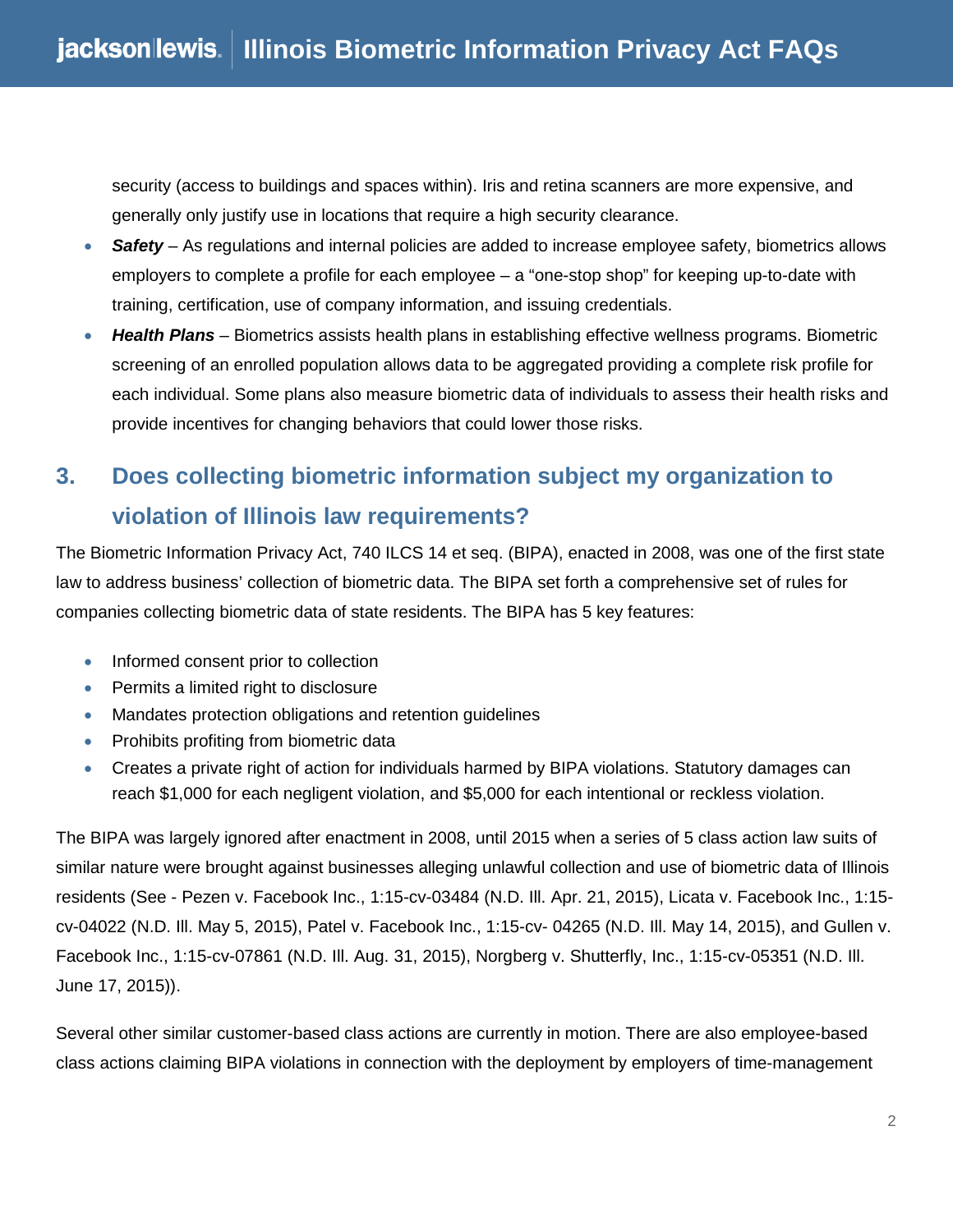biometric tools. The number of class action suits will likely continue to increase with the increased use of biometrics in business.

#### **4. Do I have to safeguard biometric information?**

Whether biometric technology is used to track employees' time-management, authenticating a transaction, helping create a profile for a wellness program, or facial recognition for marketing purposes, biometric datasets often comprise sensitive personal identifiable information that must be protected. In the case of fingerprints, a biometric dataset can even be used to falsely incriminate the subject in a physical crime.

Under the BIPA, a business is obligated to protect and store biometric data to, at least, the same degree it protects other confidential or sensitive information.

#### **5. What best practices should the company use if it maintains biometric information?**

Confirm whether your company is really capturing biometric data as defined under Illinois law. Under the BIPA, "biometric information" is defined as any information, regardless of how it is captured, converted, stored, or shared, based on an individual's biometric identifier used to identify an individual, such as a fingerprint.

As the Northern District of Illinois Court explained in Rivera v. Google, No. 1:2016cv02714, (N.D. Ill. 2017):

*The affirmative definition of "biometric information" does important work for [BIPA]; without it, private entities could evade (or at least arguably could evade) [BIPA]'s restrictions by converting a person's biometric identifier into some other piece of information, like a mathematical representation or, even simpler, a unique number assigned to a person's biometric identifier. So whatever a private entity does in manipulating a biometric identifier into a piece of information, the resulting information is still covered by [BIPA] if that information can be used to identify the person.* 

Of course, the case law under BIPA is just now developing and organizations will need to watch closely to see how these statutes are interpreted.

Only collect the biometric information you need. This is a general collection principle for any type of personal information, not just biometric information. Biometric information of customers, clients, or employees should be collected and maintained for a lawful purpose directly related to your organization's functions and activities for which it was collected in the first place. The collection of biometric data should be necessary and not excessive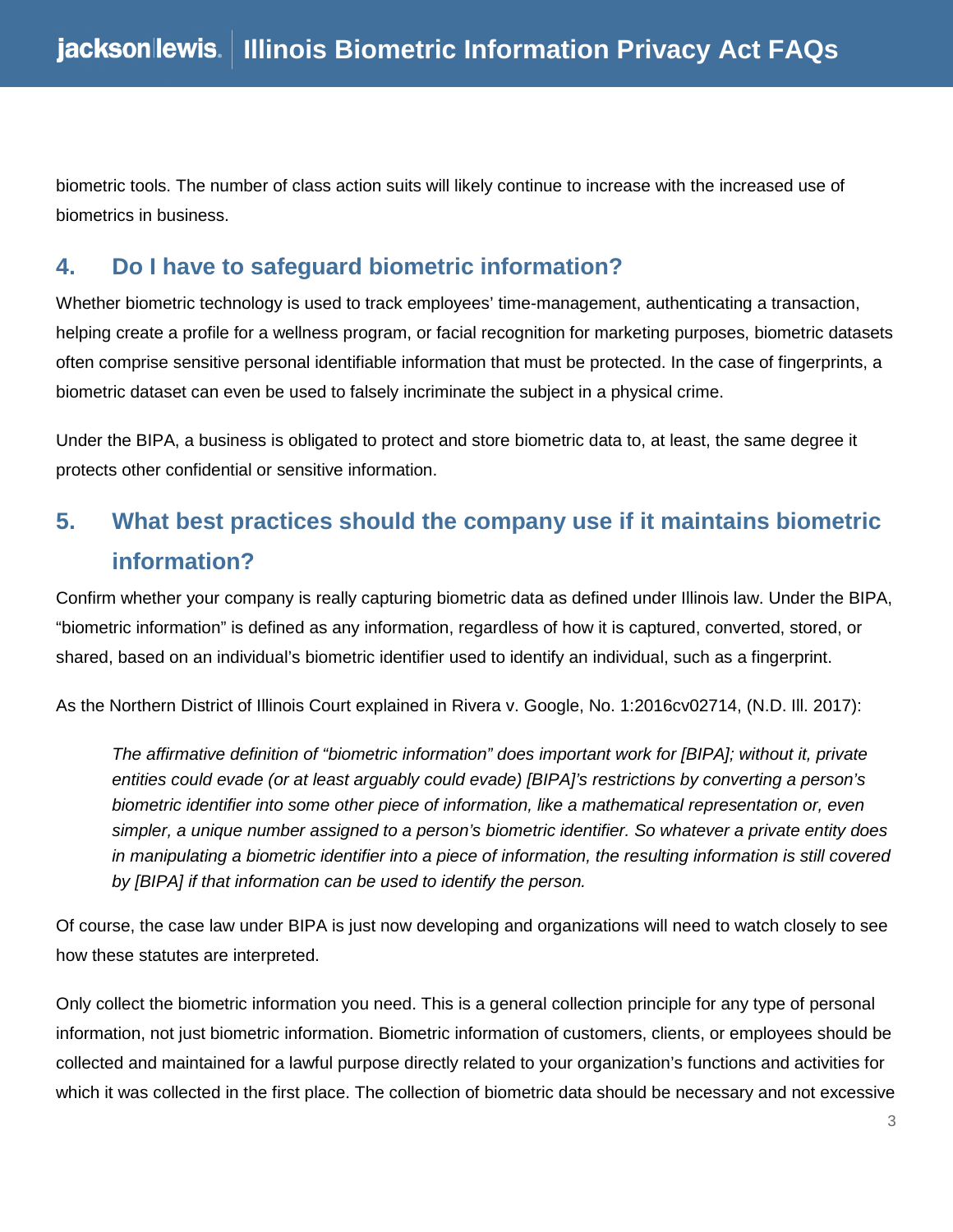for achieving this purpose. Due to the sensitivity of biometric data, if this lawful purpose can be achieved by collecting other data or less sensitive biometric data then only that data should be collected.

Retention of biometric information should be for no longer than is needed. Similar to the consideration of the above 'only collect the biometric information you need' principle, a good rule of thumb – avoid keeping personal information for longer than is needed. The BIPA codifies this rule. Under the BIPA, biometric identifiers and biometric information must be permanently destroyed when the initial purpose for collecting or obtaining such identifiers or information has been satisfied or within 3 years of the individual's last interaction with the entity collecting it, whichever occurs first. Remember to consider all areas where this information may be stored – third party vendors, backup files, devices, etc.

Establish a plan for accessing, storing, and safeguarding biometric information. Before collecting biometric data, companies generally must provide notice and obtain written consent from the individual. However, BIPA requires a "written release" which means informed written consent or, in the context of employment, a release executed by an employee as a condition of employment. As with other personal data, if it is accessible to or stored by a third party services provider, the company should obtain written assurances from that service provider concerning such things as minimum safeguards, record retention, and breach response.

Implement appropriate safeguards. This should include administrative, technical, and physical safeguards, such as:

- *Administrative examples*: assessing risks and vulnerabilities, employee training, establishing limits on who is authorized to access, collect, process, disclose, save, and destroy the data.
- *Technical examples*: Store biometric information locally (on a mobile device or smart card) providing individuals with greater control over their biometric information and minimizing the likelihood of mass data loss or a data breach, use biometric template that summarize relevant information, as opposed to raw data to minimize data stored, encrypt data, develop a backup strategy.
- *Physical examples*: adopted a facility access plan, lock doors to data center storage rooms, and maintain an inventory of devices.

Prepare to handle a breach of biometric information. Illinois law requires notification of a breach of "personal information" including biometric information. Accordingly, companies should include biometric data as part of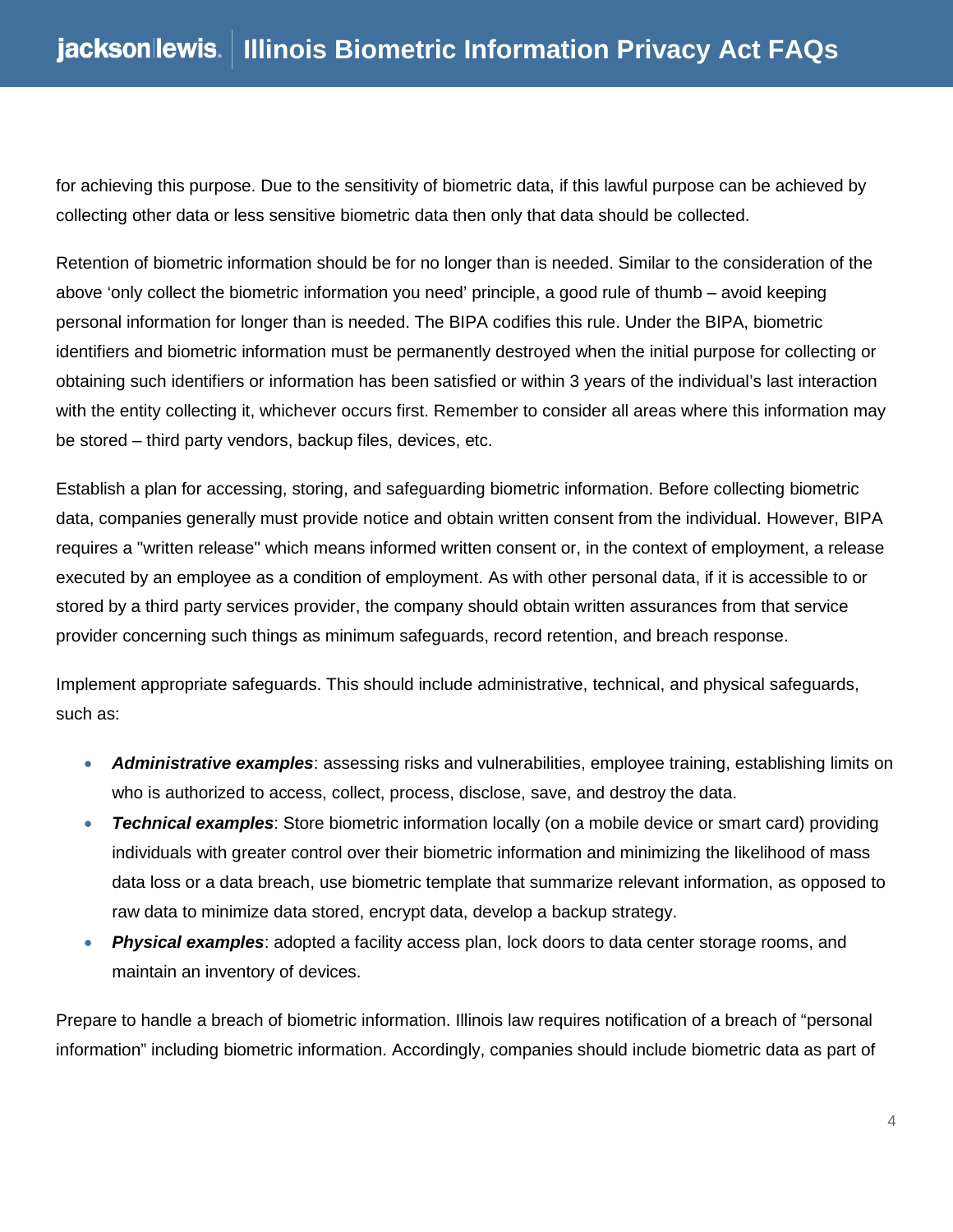their written incident response plans. A word of caution, BIPA's definition of biometric information is not necessarily the same as under Illinois' breach notification law. The breach notification law protects:

Unique biometric data generated from measurements or technical analysis of human body characteristics used by the owner or licensee to authenticate an individual, such as a fingerprint, retina or iris image, or other unique physical representation or digital representation of biometric data.

### **6. Do I need a consent from an employee in order to collect, use, disclose biometric information?**

In Illinois, under BIPA, before the company may "collect, capture, purchase, receive through trade, or otherwise obtain" a biometric identifier or biometric information it must,

- **i.** inform the individual or the individual's legally authorized representative in writing (I) that a biometric identifier or biometric information is being collected or stored and (II) of the specific purpose and length of term for which such identifier or information is being collected, stored, and used; and
- **ii.** receive a written release executed by such individual or representative.

In general, a "written release" means an informed written consent. However, in the context of employment, this means a release executed by an employee as a condition of employment. We can provide a sample form for this purpose, if needed, which would need to be modified based on your practices, including record retention.

# **7. Is a scan of a fingerprint or fingertip or some other geometric image or composite considered biometric information?**

Under the BIPA, biometric information means any information, regardless of how it is captured, converted, stored, or shared based on an individual's biometric identifier used to identify an individual, such as a fingerprint. Subject to a number of exceptions, a biometric identifier means a retina or iris scan, fingerprint, voiceprint, or scan of hand or face geometry.